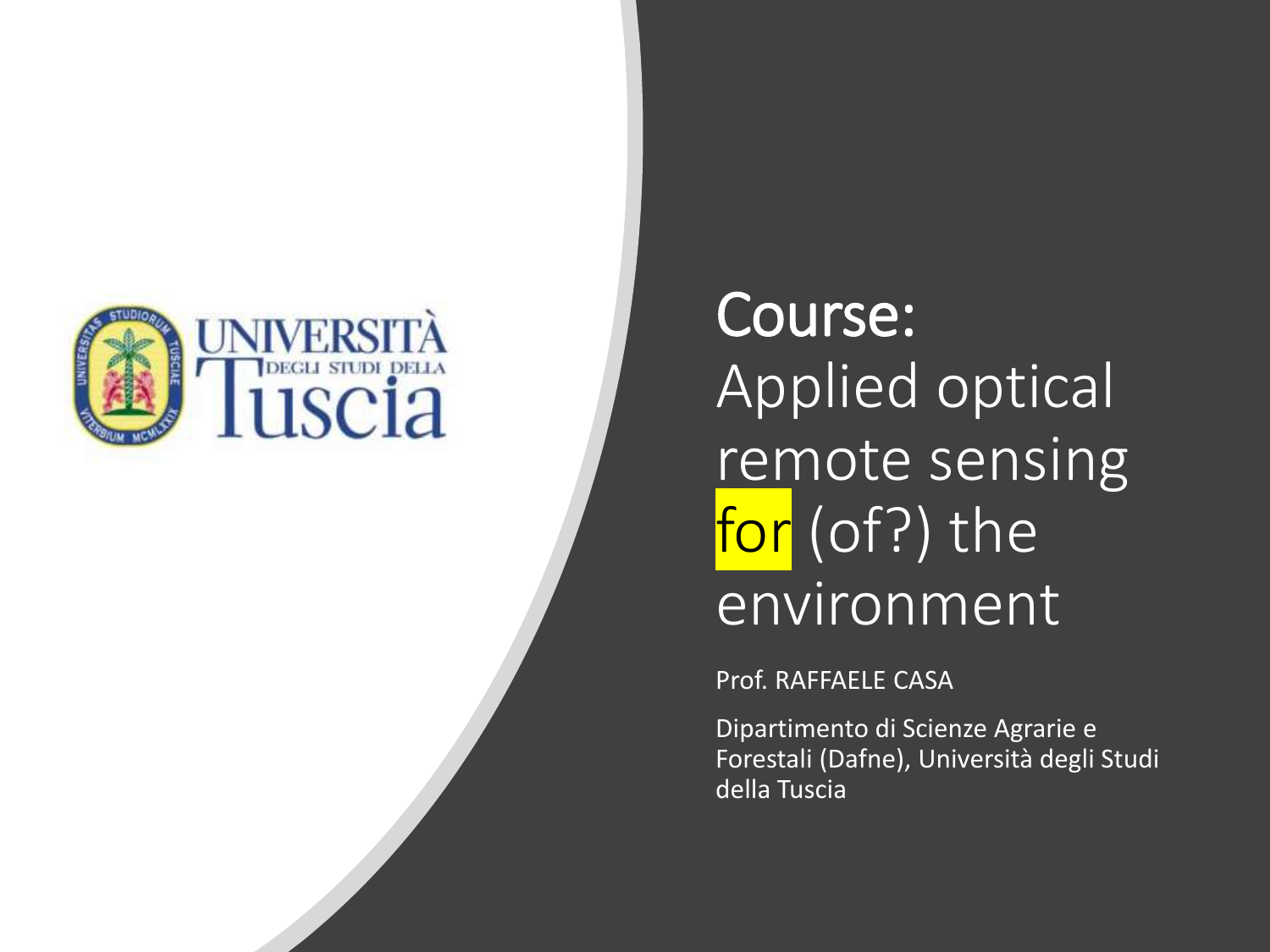### **OBJECTIVES OF THE COURSE:**

The aim of the course is to give an introduction to the concepts of optical remote sensing with particular emphasis on the applications in environmental studies using also a number of practical cases.

### **EXPECTED RESULTS AND KNOWLEDGE:**

The course will introduce the basis of remote sensing and all the technical aspects needed in order to apply the technique in practical studies in the environmental domain. Students are expected to gain knowledge and understanding of the fundamental principles of the data used and methods and applying knowledge and understanding needed for the practical application, in particular for the data collection, preparation and corrections. The applications and examples will give also the needed background to develop their own judgment capacity in relation to the applicability of the methods in their specific cases.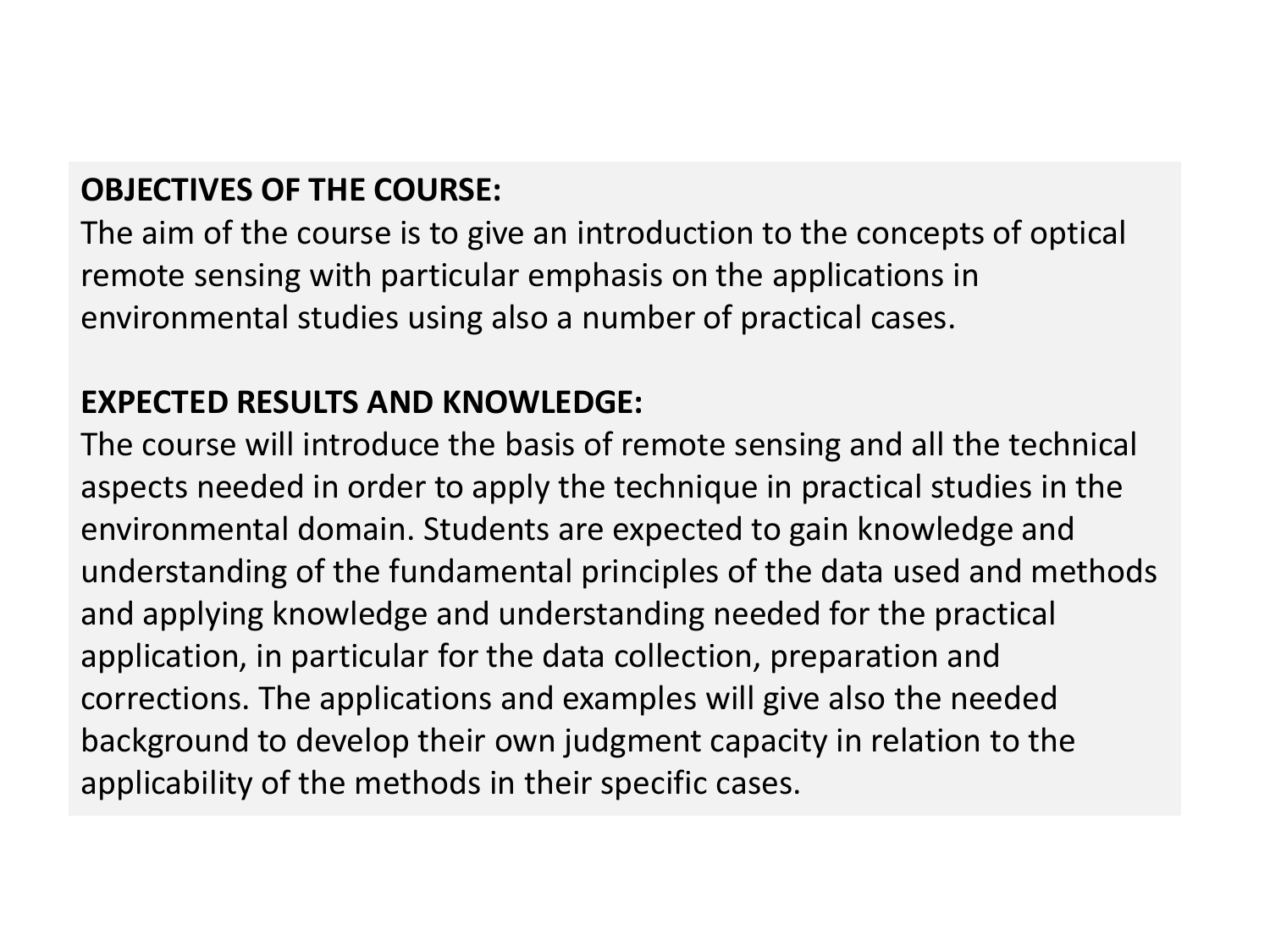### **PROGRAM:**

- 1) **Introduction to Remote Sensing concepts** [optical domain only?]
- 2) **The electromagnetic energy and most important physical laws**
- 3) **Reflectance curves**
- water and snow
- soils
- vegetation
- 4) **Effect of the vegetation characteristics on the reflectance**

### 5) **Remote sensing platforms and sensors**

- characteristics of the platforms
- BRDF
- orbits
- main missions (Sentinels, Landsat, Spot, ...)
- Earth Observation missions relevant for monitoring environmental variables (e.g. ECV) and processes.
- 6) **Digital images processing**
- structure of the digital data (raster and vector)
- file formats and headers
- data types

### 7) **Digital images visualization**

- color visualization
- palette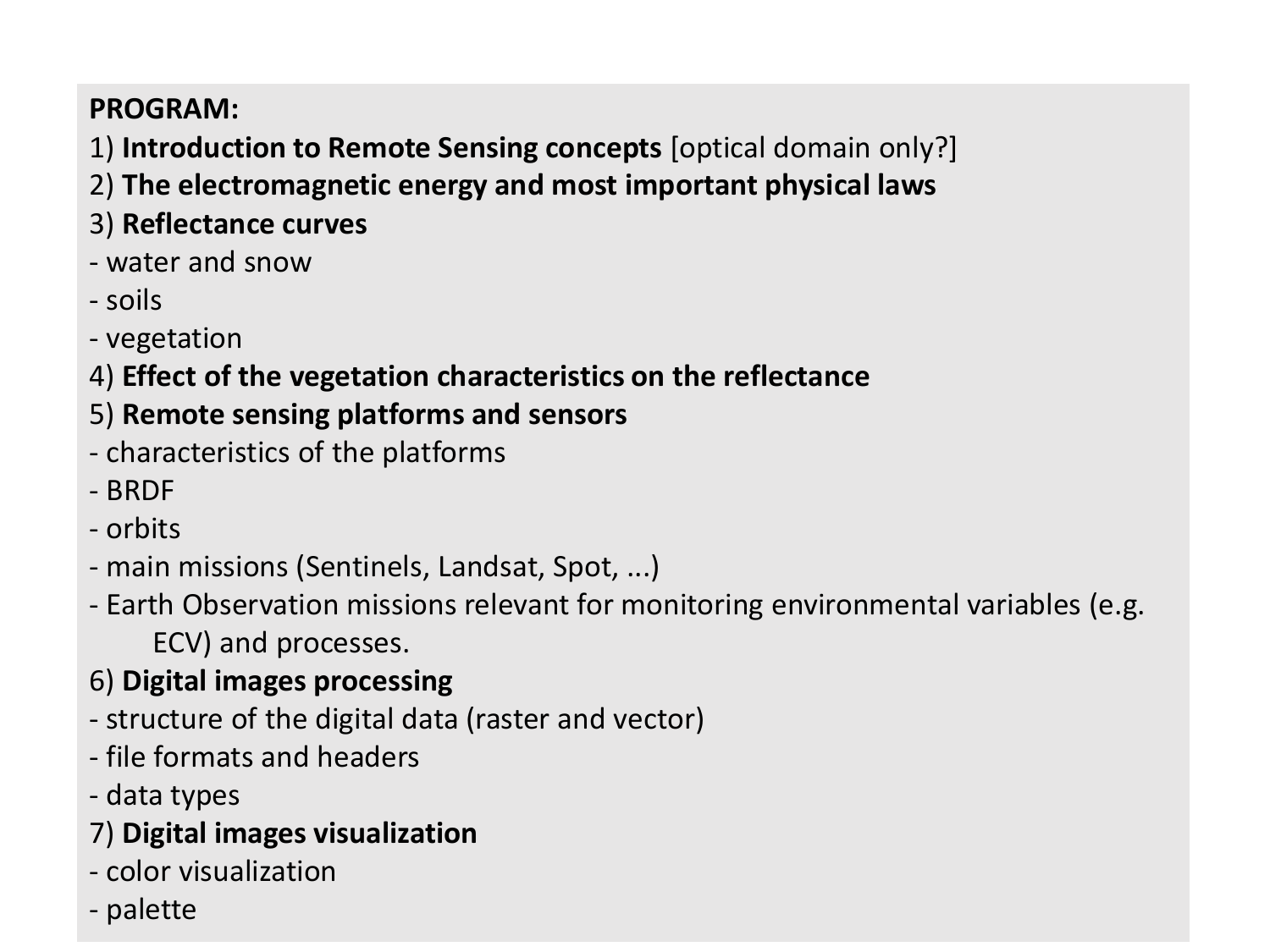# What does an optical sensor measure?



Vegetation index: mathematical expressions of **reflectance**

 $(R_{800} + R_{670})$ 

 $^{+}$ 

 $R_{\rm son} + R_{\rm e}$ 

 $R_{\rm 800} - R_{\rm e}$ 

=

 $800$   $^{14}$  670

 $(R_{800} - R_{670})$ 

−

800 670

#### **NDVI**

(Normalized Difference Vegetation Index) *NDVI*

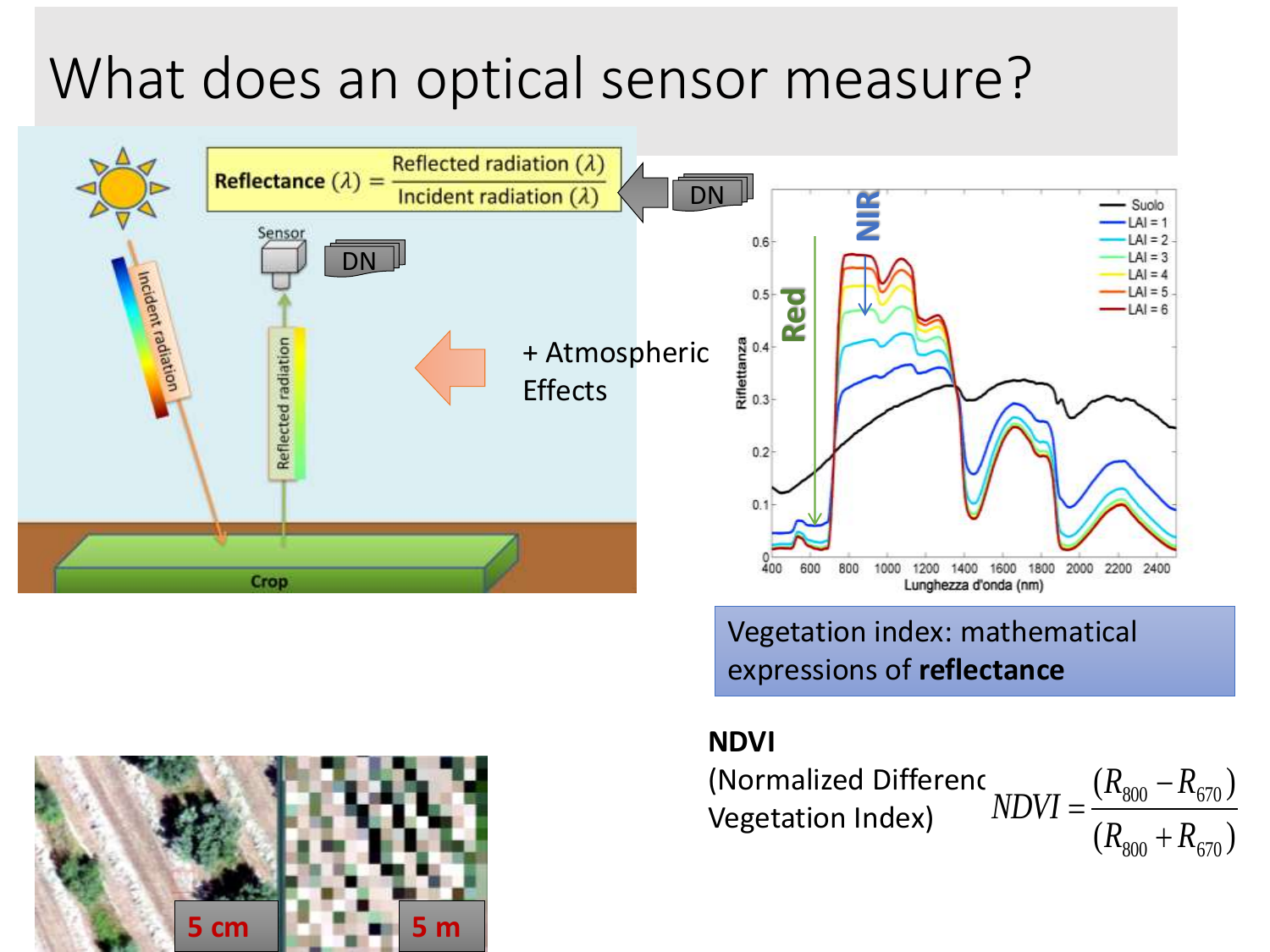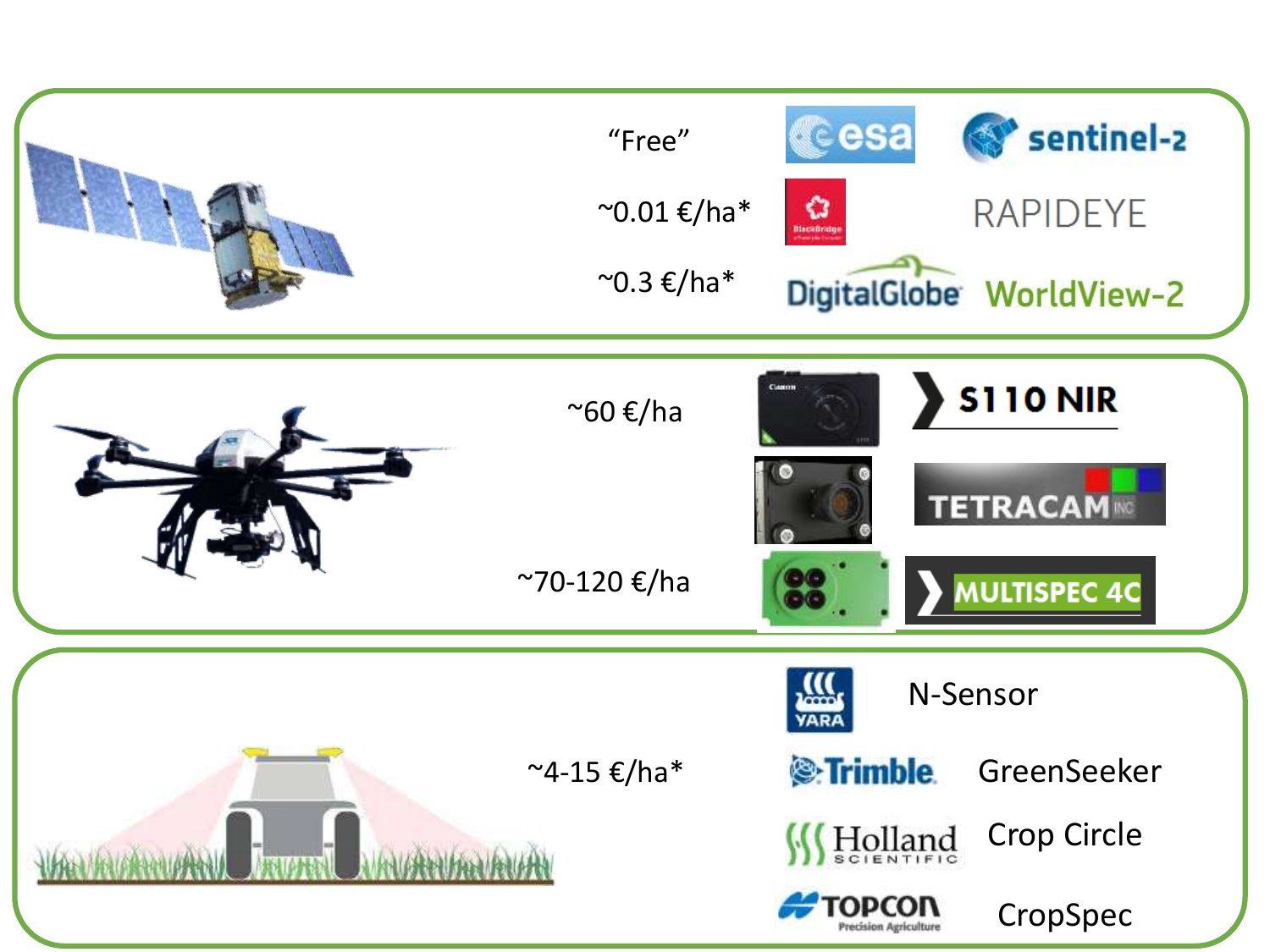| <b>Platform</b> | <b>Spatial</b><br>resolution                                                                | <b>Frequency &amp;</b><br>timeliness                                    | <b>Spectral</b><br>resolution       | <b>Data processing</b><br>needs                                                                       |
|-----------------|---------------------------------------------------------------------------------------------|-------------------------------------------------------------------------|-------------------------------------|-------------------------------------------------------------------------------------------------------|
|                 | 10-20 m<br>sentinel-2<br>5 <sub>m</sub><br><b>RAPIDEYE</b><br>2 <sub>m</sub><br>WorldView-2 | $1 - 30$ days<br>(depends on<br>cluds)<br>delivery:<br>$\sim$ 1-10 days | 4-10 bands<br>bandwidth<br>15-70 nm | +/- atmosph. corr.<br>Vegetation inidices<br>biophysical<br>products                                  |
|                 | $0.05 - 0.15$ m                                                                             | On demand<br>delivery<br>$\approx$ 2 -7 days                            | 2-4 bands<br>bandwidth<br>50-200 nm | +mosaiking<br>+geom.registration<br>+ radiometric corr.<br>+atmosph. corr.<br>+Vegetation<br>inidices |
|                 | $0.5 - 5 m$                                                                                 | On demand<br><b>Delivery</b><br>immediate                               | 2-4 bands<br>bandwidth<br>3-20 nm   | none if on-the-<br>gosystem<br>+filtering if map<br>based                                             |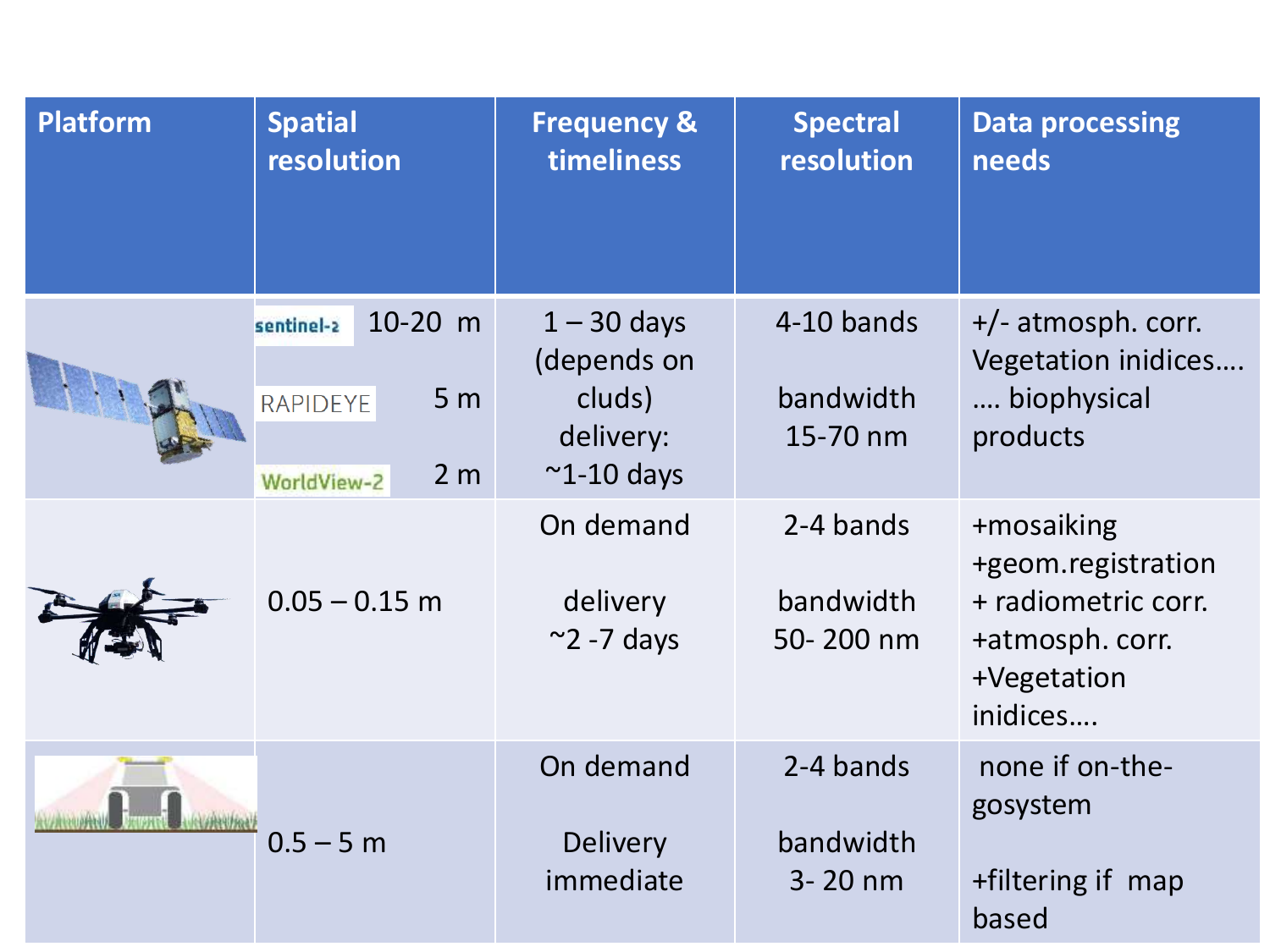### 8) **Enhancement of RS images**

- false and true color images
- stretch
- filters
- RGB-HSL and pan-sharp
- 9) **Radiometric corrections**
- Radiometric calibration
- stripping and other errors correction
- 10) **Geometric corrections**
- georeferencing
- orthorectification
- geometric distortions
- 11) **Atmospheric corrections**
- effect of the atmosphere on radiation
- path radiance
- image based methods to correct or minimize the atmosphere effect
- 12) **Vegetation indexes and their use, fluorescence**
- NDVI
- Soil line based VIs
- PRI
- fluorescence

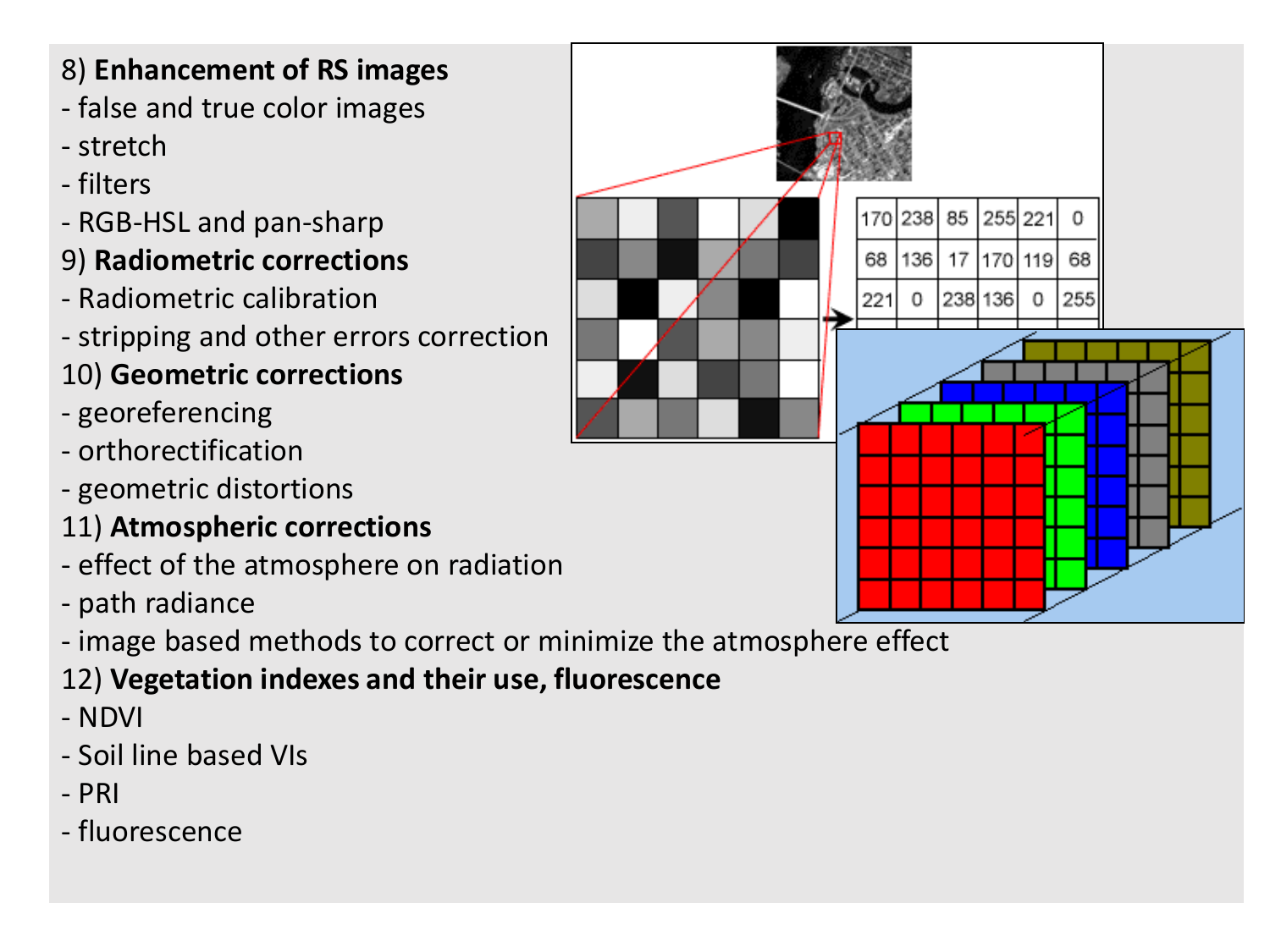# **Problems with vegetation indices**

**Solution?**

Use agronomical variables (biophysical) instead of vegetation indices

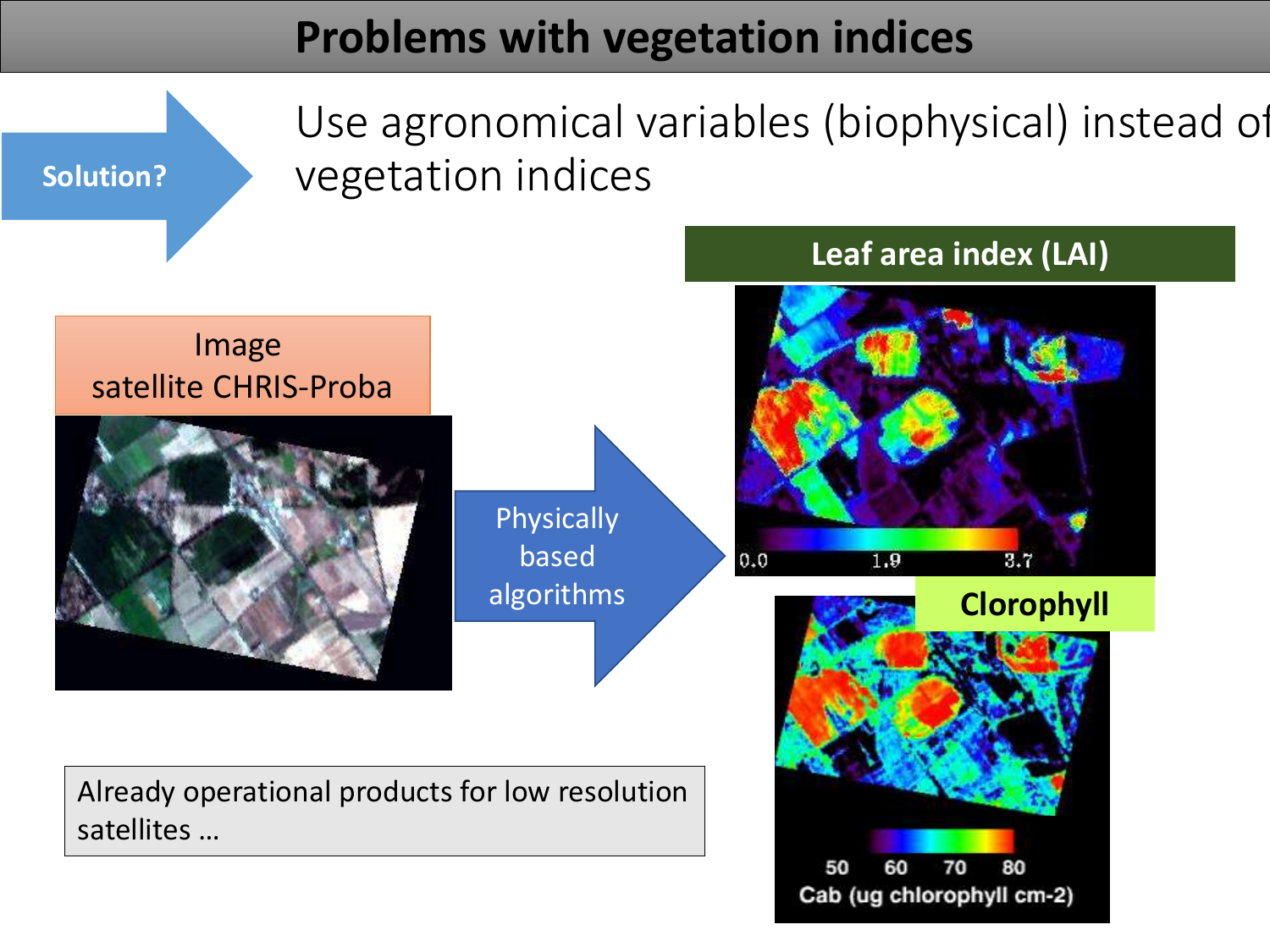### 13) **Remote sensing and modeling**

- RUE models

- concept of radiative transfer models

# 14) **Model optimization and validation**

- model definition and components
- strategy for model validation and optimization
- empirical and process-based models
- multiple constrain in models parameterization

# 15) **Supervised and Unsupervised classifications**

- hard and soft classification
- minimum distance and maximum likelihood
- unsupervised clustering

### 16) **Artificial Neural Networks**

- principles
- FFBP Neural Networks
- concepts of validation
- applications as soft classification

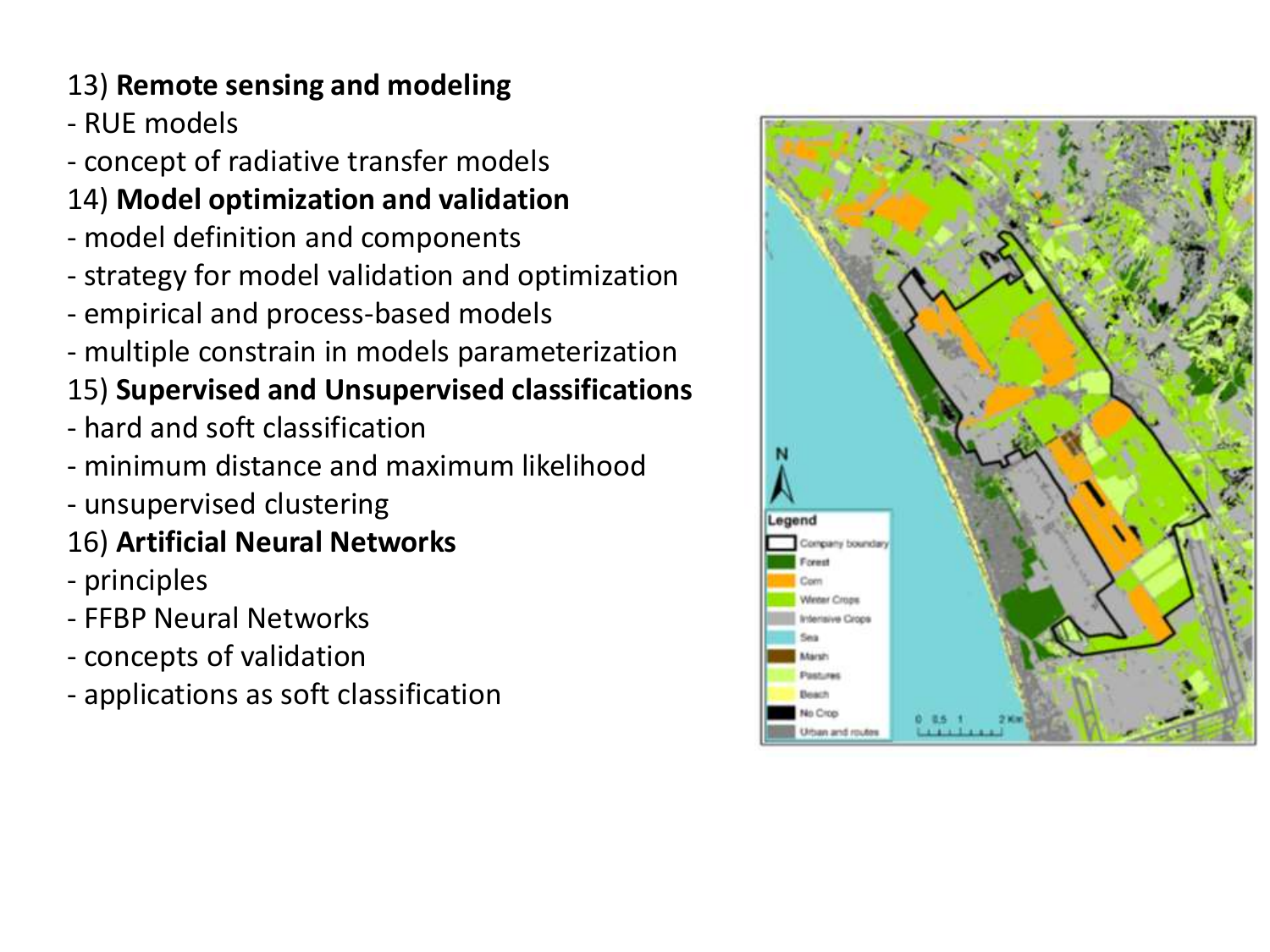17) **Practical applications**: land applications: land use and land cover; change detection and multitemporal analysis; vegetation status and its disturbance; land surface temperature; terrain motion and critical infrastructure monitoring; vegetation biophysical retrievals; flood and water bodies monitoring; agricultural monitoring; fire detection; urban mapping; monitoring of the hydrological cycle, etc.

❑ **Practicals exercise:** e.g. using ESA toolboxes (e.g. SNAP) and other **freeware** tools (e.g. EnMAP toolbox QGIS for hyperspectral data). **Intro to programming? Matlab, Python, R ???**

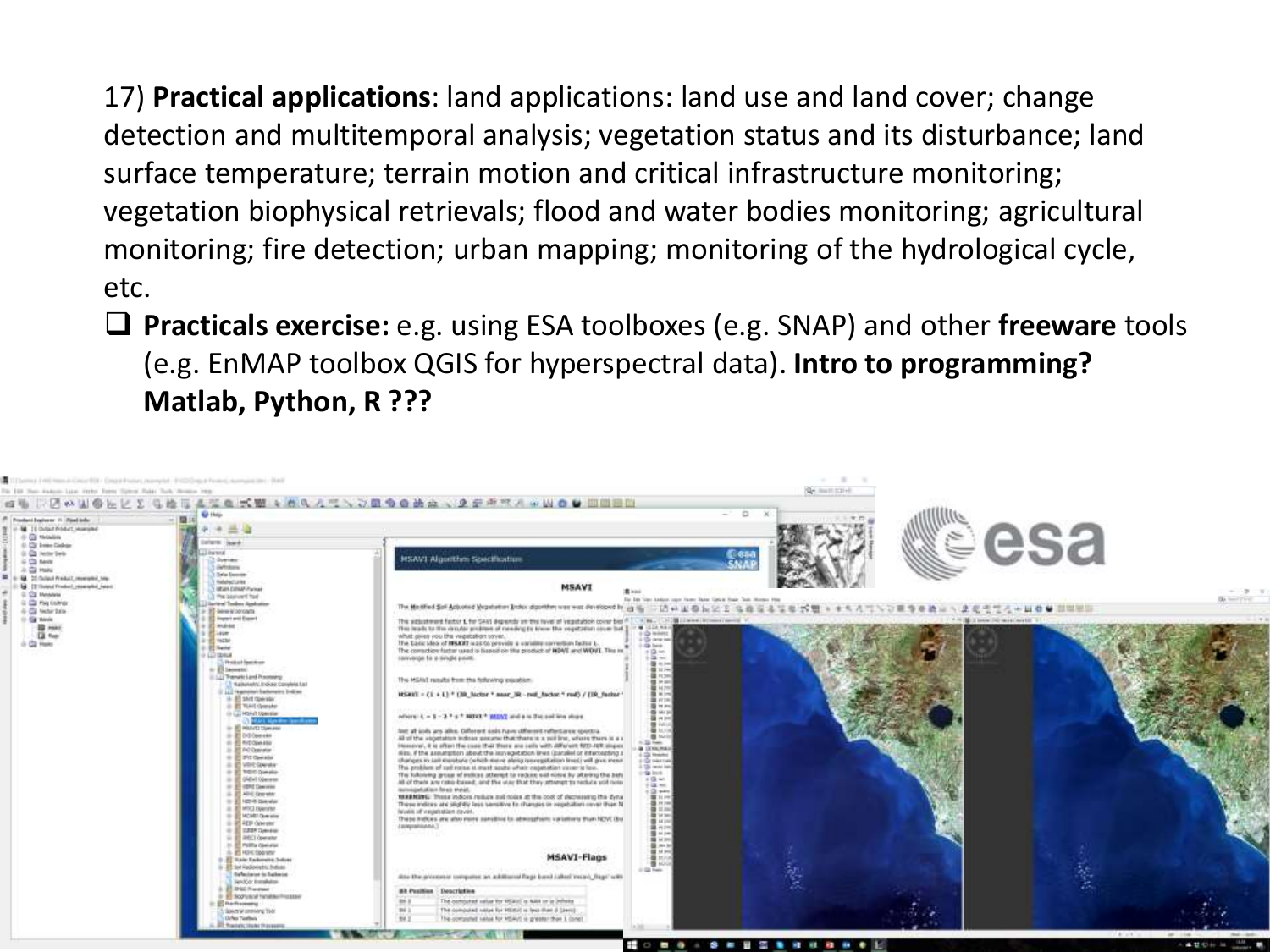### **Suggested books**

- Remote Sensing and Image Interpretation - T.M. Lillesand, R.W. Kiefer, J.W. Chipman, Wiley Interational 7<sup>th</sup> Edition (2015)

- Remote Sensing of the Environment: An Earth Resource Perspective - John R. Jensen, Prentice Hall

- Jones H.G., Vaughan R. (2010). Remote sensing of vegetation. Oxford University Press, Oxford (GB), 384 pp